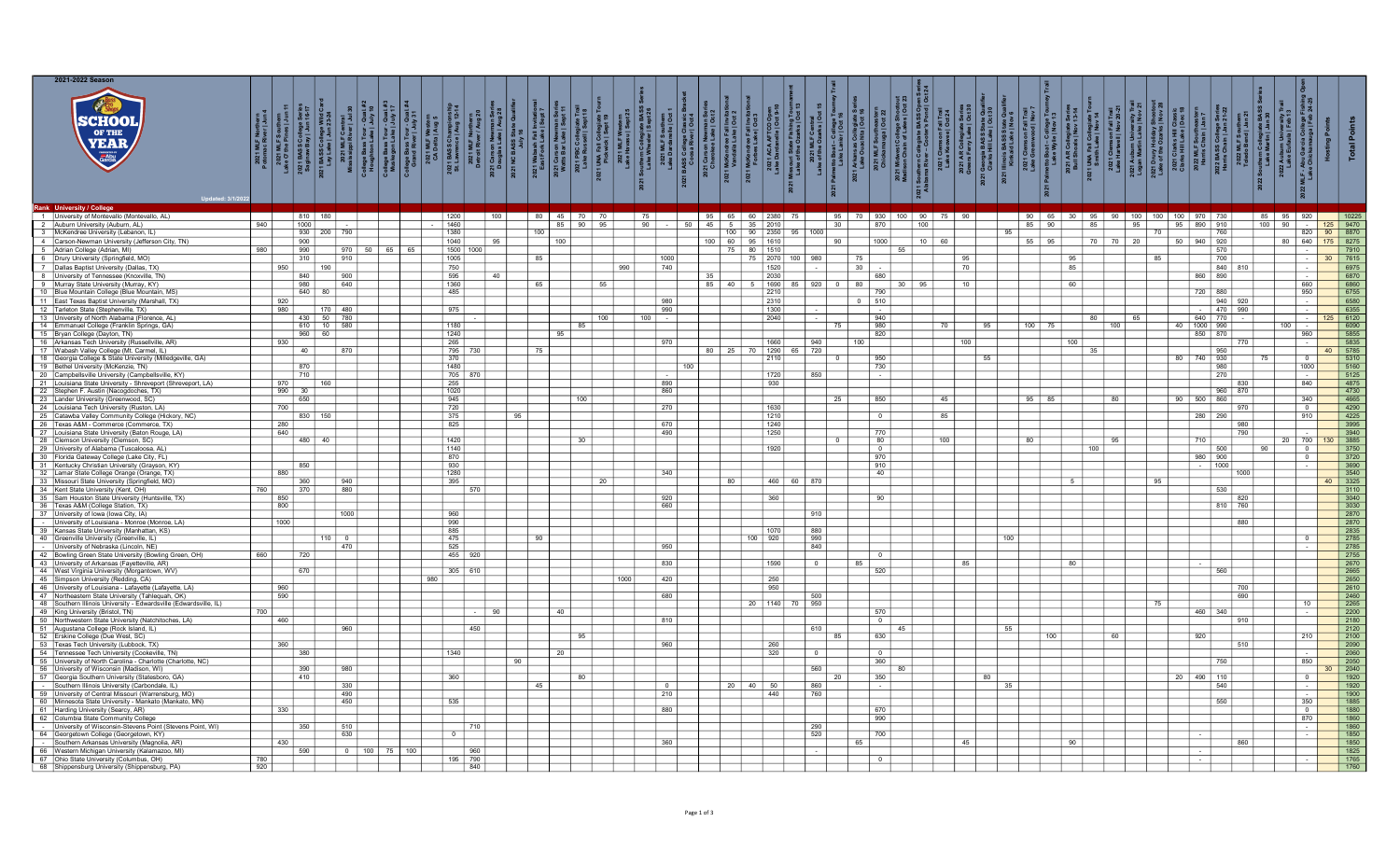|                 | 2021-2022 Season                                                                                                                                   |                   |                                                                   |                           |          |               |                                             |                    |                            |     |     |                |              |      |     |                       |              |    |                             |                                                |                                     |                                 |                              |                |       |            |                                                                          |
|-----------------|----------------------------------------------------------------------------------------------------------------------------------------------------|-------------------|-------------------------------------------------------------------|---------------------------|----------|---------------|---------------------------------------------|--------------------|----------------------------|-----|-----|----------------|--------------|------|-----|-----------------------|--------------|----|-----------------------------|------------------------------------------------|-------------------------------------|---------------------------------|------------------------------|----------------|-------|------------|--------------------------------------------------------------------------|
|                 | <b>SCHOO!</b><br>YEAR YEAR                                                                                                                         |                   | $\frac{1}{2}$ $\frac{1}{8}$ $\frac{6}{5}$<br>College:<br>ay   Jun | $rac{8}{8}$ $\frac{5}{2}$ |          | $\frac{1}{3}$ | aual<br>Iy 31<br>2021 MLF W<br>CA Delta   / |                    | 2021 Wabash<br>East Fork L |     |     | MLF :<br>ardan | 2021<br>2021 |      |     | pinegrane<br>ta   Oct | 2021<br>Madi |    | : – College<br>ylie   Nov 1 | Series<br>13-14<br>:ollegiate :<br>als   Nov 1 | Trail<br>20-21<br>$\frac{1}{n}$ all | Jake  <br>Lake  <br>day<br>arks |                              |                |       |            |                                                                          |
|                 | Rank University / College                                                                                                                          |                   |                                                                   |                           |          |               |                                             |                    |                            |     |     |                |              |      |     |                       |              |    |                             |                                                |                                     |                                 |                              |                |       |            |                                                                          |
|                 | 69 Radford University (Radford, VA)                                                                                                                | 830               |                                                                   |                           |          |               |                                             | 900                |                            |     |     |                |              |      |     |                       |              |    |                             |                                                |                                     |                                 |                              |                |       |            |                                                                          |
|                 | 70 Brewton-Parker College (Mt. Vernon, GA)                                                                                                         |                   | 330                                                               |                           |          |               |                                             |                    |                            |     |     |                |              | 630  |     | 530                   |              | 75 |                             |                                                |                                     | 75 0                            |                              |                |       | 80         | 1720                                                                     |
|                 | 71 National Park College (Hot Springs, AR)                                                                                                         |                   | 600                                                               |                           |          |               |                                             |                    |                            |     |     | 910            |              |      |     | 95                    |              | 80 |                             | - 20                                           |                                     |                                 |                              |                |       |            | 1705                                                                     |
| 72              | Rogers State University (Claremore, OK)                                                                                                            |                   | 570                                                               |                           |          |               |                                             |                    |                            |     |     | 730            |              |      | 350 |                       |              |    |                             |                                                |                                     |                                 |                              |                |       |            | 1650                                                                     |
|                 | University of Wisconsin-Stout (Stout, WI)                                                                                                          |                   |                                                                   |                           | 430      |               |                                             |                    |                            |     |     |                |              |      | 550 |                       |              |    |                             |                                                |                                     |                                 |                              |                |       | 620        | 1600                                                                     |
|                 | 74 Penn State University (University Park, PA)                                                                                                     | 810               |                                                                   |                           |          |               |                                             | 690                |                            |     |     |                |              |      |     |                       |              |    |                             |                                                |                                     |                                 |                              |                |       |            | 1500                                                                     |
|                 | 75 Bellarmine University (Louisville, KY)                                                                                                          |                   |                                                                   |                           |          |               |                                             |                    |                            |     |     |                |              |      | 750 | $\overline{0}$        |              |    |                             |                                                |                                     |                                 |                              |                |       |            | 1480                                                                     |
|                 |                                                                                                                                                    |                   |                                                                   |                           | 730      |               |                                             |                    |                            |     |     |                |              | 1460 |     | $\overline{0}$        |              |    |                             |                                                |                                     |                                 |                              |                |       | $\sqrt{2}$ | 1460                                                                     |
|                 | 76 Mississippi State University (Starkville, MS)<br>- Paul Smith's College (Paul Smith's, NY)                                                      | 820               |                                                                   |                           |          |               |                                             | 640                |                            |     |     |                |              |      |     |                       |              |    |                             |                                                |                                     |                                 |                              |                |       |            | 1460                                                                     |
|                 | Clarkson University (Potsdam, NY)                                                                                                                  |                   |                                                                   |                           |          |               |                                             |                    |                            |     |     |                |              |      |     |                       |              |    |                             |                                                |                                     |                                 |                              |                |       |            | 1440                                                                     |
|                 | 79 Wallace State Community College (Hanceville, AL)                                                                                                |                   | 680                                                               |                           |          |               |                                             | $\frac{1440}{215}$ |                            | -50 | -80 |                |              |      |     | 410                   |              |    |                             |                                                |                                     |                                 |                              |                |       |            | 1435                                                                     |
|                 | 80 North Carolina State University (Raleigh, NC)                                                                                                   |                   |                                                                   |                           |          |               |                                             | 1300               | 100                        |     |     |                |              |      |     |                       |              |    |                             |                                                |                                     |                                 |                              |                |       |            | 1400                                                                     |
| 81              | Angelo State University (San Angelo, TX)                                                                                                           |                   | 810                                                               |                           |          |               |                                             |                    |                            |     |     | 580            |              |      |     |                       |              |    |                             |                                                |                                     |                                 |                              |                |       |            | 1390                                                                     |
|                 | Roanoke College (Salem, VA)                                                                                                                        | 960               |                                                                   |                           |          |               |                                             | 420                |                            |     |     |                |              |      |     | $\overline{0}$        |              |    |                             |                                                |                                     |                                 |                              |                |       |            | 1380                                                                     |
|                 | 83 Bemidji State University (Bemidji, MN)                                                                                                          |                   |                                                                   |                           | 890      |               |                                             | 445                |                            |     |     |                |              |      |     |                       |              |    |                             |                                                |                                     |                                 |                              |                |       |            | 1335                                                                     |
| 84              | Southeastern Oklahoma University                                                                                                                   |                   | 690                                                               |                           |          |               |                                             |                    |                            |     |     | 640            |              |      |     |                       |              |    |                             |                                                |                                     |                                 |                              |                |       |            | 1330                                                                     |
|                 | 85 Jacksonville State University (Jacksonville, AL)                                                                                                |                   |                                                                   | $890$ 100                 |          |               |                                             | 335                |                            |     |     |                |              |      |     |                       |              |    |                             |                                                |                                     |                                 |                              |                |       |            | 1325                                                                     |
| 86              |                                                                                                                                                    |                   |                                                                   |                           |          |               |                                             | 200                |                            |     | 65  |                |              | 300  |     | 330                   |              |    |                             |                                                |                                     |                                 |                              |                | 50    | 370        | 1315                                                                     |
| $\overline{87}$ | Calhoun Community College (Decatur, AL)<br>Central Alabama Community College (Alexander City, AL)                                                  |                   |                                                                   |                           |          |               |                                             |                    |                            |     |     |                |              |      |     |                       |              |    |                             |                                                |                                     |                                 | 330                          |                | 80    | 100        | 1310                                                                     |
|                 | 88 Abraham Baldwin Agricultural College (Tifton, GA)                                                                                               |                   |                                                                   |                           |          |               |                                             |                    |                            |     |     |                |              |      |     | $\frac{800}{500}$     |              |    |                             |                                                |                                     |                                 |                              |                |       |            | 1280                                                                     |
|                 |                                                                                                                                                    |                   |                                                                   |                           | 950      |               |                                             |                    |                            |     |     |                |              |      | 330 |                       |              |    |                             |                                                |                                     |                                 |                              |                |       |            | $\overline{1280}$                                                        |
|                 |                                                                                                                                                    |                   |                                                                   |                           | 95       | $85$ 85       |                                             | 950                |                            |     |     |                |              |      |     |                       | 40           |    |                             |                                                |                                     |                                 |                              |                |       |            | 1255                                                                     |
|                 | - Saint Cloud State University (St. Cloud, MN)<br>90 Michigan State University (East Lansing, MI)<br>91 Illinois Central College (East Peoria, IL) |                   |                                                                   |                           | 920      |               |                                             |                    |                            |     |     |                | 70 50        |      | 160 | $\Omega$              |              | 30 |                             |                                                |                                     |                                 |                              |                |       |            | 1230                                                                     |
|                 | 92   Iowa State University (Ames, IA)                                                                                                              |                   |                                                                   |                           | 770      |               |                                             |                    |                            |     |     |                |              |      | 430 |                       |              |    |                             |                                                |                                     |                                 |                              |                |       |            | 1200                                                                     |
| 93              |                                                                                                                                                    |                   |                                                                   |                           | 520      |               |                                             |                    |                            |     |     | $\Omega$       |              |      | 670 |                       |              |    |                             |                                                |                                     |                                 |                              |                |       |            | 1190                                                                     |
|                 | Northwest Missouri State University (Maryville, MO)                                                                                                | 900               |                                                                   |                           |          |               |                                             | 280                |                            |     |     |                |              |      |     |                       |              |    |                             |                                                |                                     |                                 |                              |                |       |            | 1180                                                                     |
|                 | 94 Liberty University (Lynchberg, VA)                                                                                                              |                   | 160                                                               |                           |          |               |                                             |                    |                            |     |     |                |              |      | 900 |                       |              |    |                             |                                                |                                     |                                 |                              |                |       |            | $\frac{1135}{ }$                                                         |
|                 | 95 Illinois State University (Normal, IL)                                                                                                          | 880               |                                                                   |                           |          |               |                                             | 240                |                            |     |     |                |              |      |     |                       |              | 75 |                             |                                                |                                     |                                 |                              |                |       |            | $1120$                                                                   |
|                 | 96 Virginia Tech (Blacksburg, VA)                                                                                                                  |                   |                                                                   |                           |          |               |                                             |                    |                            |     |     |                |              |      |     |                       |              |    |                             |                                                |                                     |                                 |                              |                |       |            |                                                                          |
| 98              | Indiana University Southeast (New Albany, IN)<br>Webber International University (Babson Park, FL)                                                 |                   |                                                                   |                           | 610      |               |                                             |                    |                            |     |     |                |              |      | 480 |                       |              |    |                             |                                                |                                     |                                 | $990$ 80                     |                |       |            | 1090<br>1070                                                             |
|                 |                                                                                                                                                    |                   |                                                                   |                           |          |               |                                             |                    |                            |     | 55  |                |              |      |     |                       |              |    |                             |                                                |                                     |                                 |                              |                |       |            | 1040                                                                     |
|                 | 99 Troy University (Troy, AL)                                                                                                                      |                   |                                                                   |                           |          |               |                                             |                    |                            | 15  |     |                |              |      |     | 400                   | 45           |    |                             |                                                |                                     |                                 | 390                          |                | 95 40 |            | 1000                                                                     |
|                 | 100 California University of Pennsylvania (California, PA)                                                                                         | 1000              |                                                                   |                           |          |               | 1000                                        |                    |                            |     |     |                |              |      |     |                       |              |    |                             |                                                |                                     |                                 |                              |                |       |            | $\overline{1000}$                                                        |
|                 | Chico State University (Chico, CA)                                                                                                                 | 990               |                                                                   |                           |          |               |                                             |                    |                            |     |     |                |              |      |     |                       |              |    |                             |                                                |                                     |                                 |                              |                |       |            | 990                                                                      |
|                 | 102 University of Massachusetts - Amherst (Amherst, MA)                                                                                            |                   |                                                                   |                           |          |               |                                             |                    |                            |     |     |                |              |      |     |                       |              |    |                             |                                                |                                     |                                 |                              |                |       |            |                                                                          |
|                 | 103 California Polytechnic State University (San Luis Obispo, CA)<br>104 California State University - Fresno (Fresno, CA)                         |                   |                                                                   |                           |          |               | 960<br>950                                  |                    |                            |     |     |                |              |      |     |                       |              |    |                             |                                                |                                     |                                 |                              |                |       |            | 960<br>950                                                               |
|                 |                                                                                                                                                    | 950               |                                                                   |                           |          |               |                                             |                    |                            |     |     |                |              |      |     |                       |              |    |                             |                                                |                                     |                                 |                              |                |       |            | 950                                                                      |
|                 | SUNY-ESF (Syracuse, NY)                                                                                                                            |                   | 740                                                               |                           |          |               |                                             |                    |                            |     |     |                |              |      |     | 100                   |              |    |                             |                                                |                                     |                                 | 100                          |                |       |            |                                                                          |
|                 | 106 Hinds Community College (Raymond, MS)<br>- Louisiana Christian University (Pineville, LA)                                                      |                   |                                                                   |                           |          |               |                                             |                    |                            |     |     |                |              |      |     |                       |              |    |                             |                                                |                                     |                                 |                              | 940            |       |            | $\frac{940}{940}$                                                        |
|                 | New Mexico State (Las Cruces, NM)                                                                                                                  |                   |                                                                   |                           |          |               |                                             |                    |                            |     | 940 |                |              |      |     |                       |              |    |                             |                                                |                                     |                                 |                              |                |       |            | 940                                                                      |
|                 | 109 Winona State University (Rochester, MN)                                                                                                        |                   |                                                                   |                           | 930      |               |                                             |                    |                            |     |     |                |              |      |     |                       |              |    |                             |                                                |                                     |                                 |                              |                |       |            | 930                                                                      |
|                 | 110 University of Wisconsin-Platteville (Platteville, WI)                                                                                          |                   |                                                                   |                           | 590      |               |                                             |                    |                            |     |     |                |              |      | 240 |                       | 95           |    |                             |                                                |                                     |                                 |                              |                |       |            | 925                                                                      |
|                 | 111 Florida State University (Tallahassee, FL)                                                                                                     |                   |                                                                   |                           |          |               |                                             |                    |                            |     |     |                |              |      |     |                       |              |    |                             |                                                |                                     |                                 | 910                          |                |       |            | 910                                                                      |
|                 | Louisiana College (Pineville, LA)                                                                                                                  |                   |                                                                   |                           |          |               |                                             |                    |                            |     |     |                |              |      |     |                       |              |    |                             |                                                |                                     |                                 |                              |                |       |            | 910                                                                      |
|                 | 113 Nicholls State University (Thibodaux, LA)                                                                                                      |                   |                                                                   |                           |          |               |                                             |                    |                            |     |     |                |              |      |     |                       |              |    |                             |                                                |                                     |                                 |                              | 890            |       |            | 890                                                                      |
|                 | 114 Grace College (Winona Lake, IN)                                                                                                                |                   |                                                                   |                           | 820      |               |                                             |                    |                            |     |     |                |              |      |     |                       |              |    |                             |                                                |                                     |                                 |                              |                |       | 60         | 880                                                                      |
|                 |                                                                                                                                                    |                   |                                                                   |                           |          | 100           |                                             | 770                |                            |     |     |                |              |      |     |                       |              |    |                             |                                                |                                     |                                 |                              | $\overline{0}$ |       |            | 880                                                                      |
|                 | - Lawrence Technological University (Southfield, MI)<br>116 SUNY - Cobleskill (Cobleskill, NY) "College of Agriculture & Technology                | 870               |                                                                   |                           |          |               |                                             |                    |                            |     |     |                |              |      |     |                       |              |    |                             |                                                |                                     |                                 |                              |                |       |            | 870                                                                      |
|                 | 117 Grand Valley State University (Allendale, MI)                                                                                                  |                   |                                                                   |                           |          |               |                                             | 66C                |                            |     |     |                |              |      |     |                       |              |    |                             |                                                |                                     |                                 |                              |                |       |            | 865                                                                      |
|                 | 118 University of Dubuque (Dubuque, IA)                                                                                                            |                   |                                                                   |                           | $\Omega$ |               |                                             |                    |                            |     |     | 160            |              |      | 700 |                       |              |    |                             |                                                |                                     |                                 |                              |                |       |            | 860                                                                      |
|                 | University of Rio Grande (Rio Grande, OH)                                                                                                          |                   |                                                                   |                           |          |               |                                             |                    |                            |     |     |                |              |      |     |                       |              |    |                             |                                                |                                     |                                 |                              |                |       |            | 860                                                                      |
|                 | 120 James Madison University (Harrisonburg, VA)                                                                                                    | $\frac{860}{730}$ |                                                                   |                           |          |               |                                             |                    |                            |     |     |                |              |      |     | 120                   |              |    |                             |                                                |                                     |                                 |                              |                |       |            | 850                                                                      |
|                 | Western Kentucky Community & Technical (Paducah, KY)                                                                                               |                   |                                                                   |                           | 850      |               |                                             |                    |                            |     |     |                |              |      |     | $\overline{0}$        |              |    |                             |                                                |                                     |                                 |                              |                |       |            | 850                                                                      |
|                 | 122 Davenport University (Grand Rapids, MI)                                                                                                        |                   | -50                                                               |                           |          |               |                                             |                    |                            |     |     |                |              |      |     |                       |              |    |                             |                                                |                                     |                                 | 610 170                      |                |       |            | 830                                                                      |
|                 | - Texas State University (San Marcos, TX)                                                                                                          |                   | 230                                                               |                           |          |               |                                             |                    |                            |     |     | 600            |              |      |     | $\overline{\circ}$    |              |    |                             |                                                |                                     |                                 |                              |                |       |            | 830                                                                      |
|                 | 124 University of Wisconsin-Whitewater (Whitewater, WI)                                                                                            |                   |                                                                   |                           | 800      |               |                                             |                    |                            |     |     |                |              |      |     |                       |              |    |                             |                                                |                                     |                                 |                              |                |       |            | 800                                                                      |
|                 | 125 Louisiana State University - Alexandria (Alexandria, LA)                                                                                       |                   |                                                                   |                           |          |               |                                             |                    |                            |     |     | 780            |              |      |     |                       |              |    |                             |                                                |                                     |                                 |                              |                |       |            | 780                                                                      |
| $\sim 10^{-1}$  | University of Missouri (Columbia, MO)                                                                                                              |                   |                                                                   |                           |          |               |                                             |                    |                            |     |     |                |              |      | 780 |                       |              |    |                             |                                                |                                     |                                 |                              |                |       |            | 780                                                                      |
|                 | 127 University of Florida (Gainesville, FL)                                                                                                        |                   |                                                                   |                           |          |               |                                             |                    |                            |     |     |                |              |      |     |                       |              |    |                             |                                                |                                     |                                 | 770                          |                |       |            | 770                                                                      |
|                 | 128 Schreiner University (Kerrville, TX)                                                                                                           |                   | 750                                                               |                           |          |               |                                             |                    |                            |     |     |                |              |      |     |                       |              |    |                             |                                                |                                     |                                 |                              |                |       |            | 750                                                                      |
|                 | University of Wisconsin-Lacrosse (Lacrosse, WI)                                                                                                    |                   |                                                                   |                           | 750      |               |                                             |                    |                            |     |     |                |              |      |     |                       |              |    |                             |                                                |                                     |                                 |                              |                |       |            | 750                                                                      |
|                 | 130 Kilgore College (Kilgore, TX)                                                                                                                  |                   | 720                                                               |                           |          |               |                                             |                    |                            |     |     |                |              |      |     |                       |              |    |                             |                                                |                                     |                                 |                              |                |       |            |                                                                          |
|                 | 131 Baylor University (Waco, TX)                                                                                                                   |                   | $^{\circ}$                                                        |                           |          |               |                                             |                    |                            |     |     | 710            |              |      |     |                       |              |    |                             |                                                |                                     |                                 |                              |                |       |            | 710                                                                      |
|                 | Indiana State University (Terre Haute, IN)                                                                                                         |                   |                                                                   |                           |          |               |                                             |                    |                            |     |     |                |              |      | 710 |                       |              |    |                             |                                                |                                     |                                 |                              |                |       |            | 710                                                                      |
|                 | Mansfield University (Mansfield, PA)                                                                                                               |                   |                                                                   |                           |          |               |                                             |                    |                            |     |     |                |              |      |     |                       |              |    |                             |                                                |                                     |                                 |                              |                |       |            | 710                                                                      |
|                 | 134 University of Illinois (Champaign/Urbana, IL)                                                                                                  |                   |                                                                   |                           | 700      |               |                                             |                    |                            |     |     |                |              |      |     |                       |              |    |                             |                                                |                                     |                                 |                              |                |       |            | $\begin{array}{ c c c }\n\hline\n\hline\n\end{array} \n\quad \text{700}$ |
|                 |                                                                                                                                                    |                   |                                                                   |                           |          |               |                                             |                    |                            |     |     |                |              |      |     |                       |              |    |                             |                                                |                                     |                                 |                              |                |       |            |                                                                          |
|                 |                                                                                                                                                    |                   |                                                                   |                           |          |               |                                             |                    |                            |     |     |                |              |      |     |                       |              |    |                             |                                                |                                     |                                 |                              |                |       |            | 690                                                                      |
|                 | 135 University of Tampa (Tampa, FL)<br>136 University of Central Florida (Orlando, FL                                                              |                   |                                                                   |                           |          |               |                                             |                    |                            |     |     |                |              |      |     |                       |              |    |                             |                                                |                                     |                                 | 690<br>$\overline{0}$<br>680 |                |       |            |                                                                          |